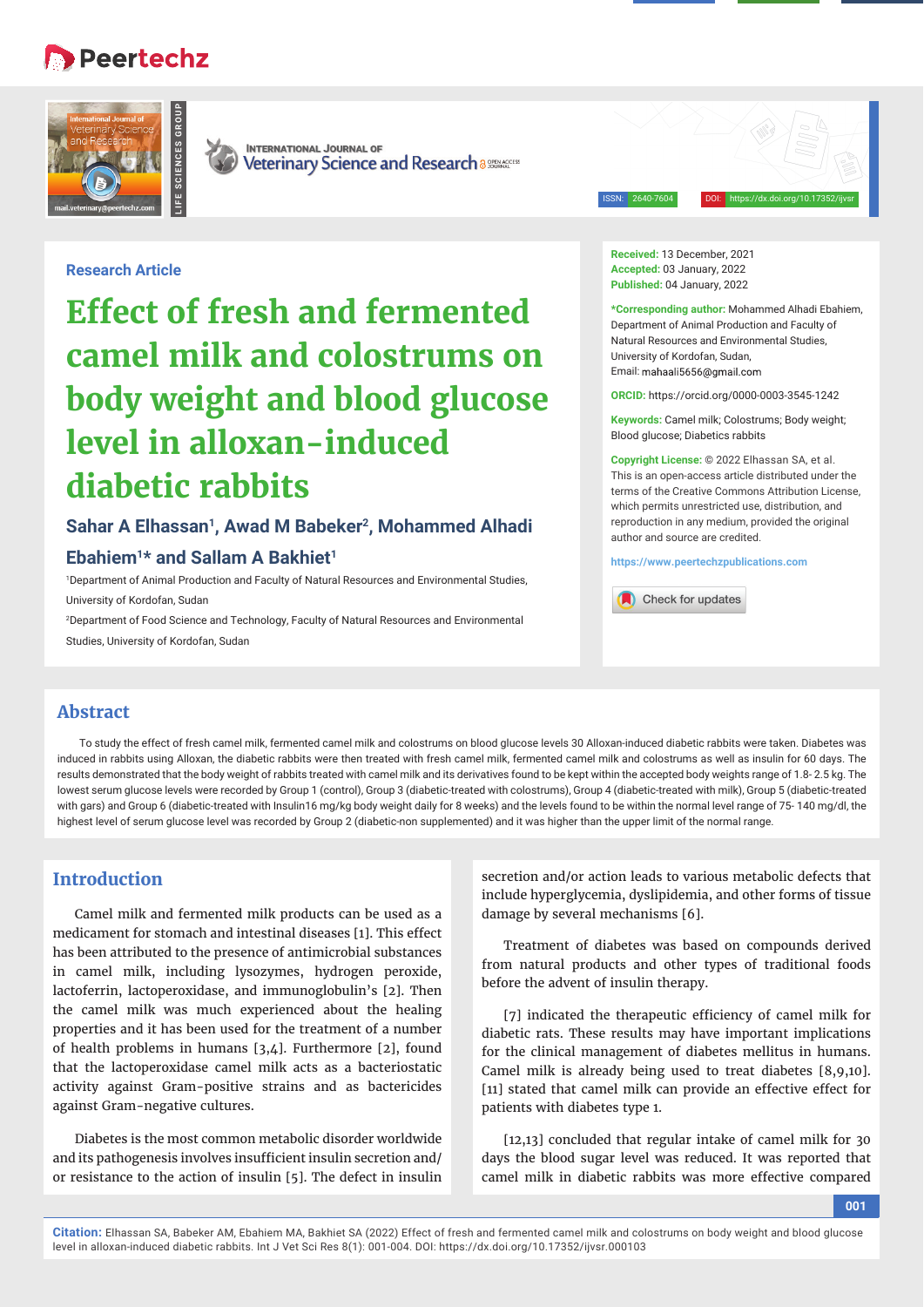to sole insulin treatment to avoid the induced oxidative stress [14]. [15] indicated the positive effect of camel milk on alloxaninduced diabetic rats. [16] found that treating rats with camel milk significantly prevented the alloxan-induced elevation of blood glucose levels.

The objective of the present research was to study the effect of fresh camel milk, fermented camel milk and colostrums on blood glucose levels in Alloxan-induced diabetic rabbits.

## **Materials and methods**

## **Materials**

Materials used in the experiment include balance, assay conditions, centrifuge, test tubes, reagents and rabbits.

#### **Methods**

**Experimental design:** Thirty clinically normal rabbits of both sexes closely in weight (3-3.5 Kg) and age (1 year old) were provided; Completely Randomized Design (CRD) was used where they were divided to six groups each with rabbits. The animals were fed with green carrot (Caucus carrot) and tap water and provided with air-conditioned quarters at 24ºC under standard husbandry conditions. The study was carried out on the experimental farm of the University of Kordofan.

**Body weight:** Animals were weighed at the beginning of the experiment and the weighting was repeated every 15 days and the data were recorded till the end of the experimental period (60 days).

**Alloxan inducing diabetes:** Diabetes in the rabbits was induced by intravenous injection of Alloxan [11]. Alioxan is toxic glucose, which selectively destroys insulin-producing cells (beta cells) in the pancreas and causes insulin diabetes mellitus (called alloxan diabetes). Fresh solution of Alloxan was prepared and the rabbits in five groups were administered by 80 mg/Kg body weight of the solution while one group was left untreated with Alloxan as a control group. After one week of Alloxan injection, diabetes was confirmed through the measurement of blood glucose levels from heart blood using glucometer (Prestige). Rabbits with blood glucose concentrations≥ 8.0 mmol /L were selected for the experiment.

#### **Treatments groups**

The treated groups were designated as follow:

- 1. Group 1 (control) to which no Alloxan induction no Fresh camel milk, colostrums and fermented camel milk supplementation.
- 2. Group 2 (diabetic-non supplemented) to which diabetes was induced but no Fresh camel milk, colostrums and fermented camel milk supplementation.
- 3. Group 3 (diabetic-treated) to which diabetes was induced and supplemented with fresh camel milk, each rabbit in Group 3 was daily treated with 5ml of camel milk using a 5ml syringe for oral administration for

4 weeks, and the dose was then increased to 5ml for additional 8 weeks.

- 4. Group 4 (diabetic-treated) to which diabetes was induced and supplemented with 5 ml of Colostrums, each rabbit in Group 4 was treated daily with Colostrums using a 5ml syringe for oral administration for 4 weeks where the dose was then increased to 5ml for additional 8 weeks.
- 5. Group 5 (diabetic-treated) to which diabetes was induced and supplemented with 5ml of fermented camel milk, each rabbit in Group 5 was daily treated with Gars using a 5ml syringe for oral administration for 4 weeks and the dose was then increased to 5ml for additional 8 weeks.
- 6. Group 6 (diabetic-treated) to which diabetes was induced and supplemented with Insulin and each rabbit in Group 6 was daily treated with Insulin by injection (16 mg/kg body wt) for 12 weeks.

#### **Blood glucose test**

Blood glucose in rabbits was measured every 15 days for total period of 60 days. Serum was removed from the clot, Assay conditions of 505 nm (490-510) wavelength, 1 cm light path Cuvette at  $37^{\circ}$ C/15-25 $^{\circ}$ C Temperature was used and the instrument was adjusted to zero with distilled water. Pipette into a cuvette. Absorbance (A) of the samples and standard was read, against the blank. The color was left to be stable for at least 30 minutes. Glucose concentration in the sample was calculated as follow:

$$
G.C = \frac{A_S - A_B}{A_{St} - A_B} \times 100
$$
\n<sup>(1)</sup>

Where,

GC = Glucose concentration in the blood, mg / dl  $A<sub>s</sub> = A$ sample  $A_B = A$  blank  $A_{St} = A$  standard

GC in mole  $/ l =$  GC in mg  $/$  dl  $\times$  0.0555 (2)

## **Result and discussion**

#### **Body weight**

Body weight of the rabbit's blood was shown in Table 1 and Figure 1 below.

Table 1 and Figure 1 demonstrated that the highest weight at the initial time (0 day) was ranging between 1.2- 2.0 kg During the period from first day to 60 days, Group 1 showed no significant difference in weight. It was recorded that the weight of Group 2 decreased from 1.5 kg at first day to reach the lowest value of 0.53 kg at 60 days. In the case of group 3 (diabetic-treated with colostrums) the weight was increased from 1.3 kg at first day to 2.1 kg at 60 days. It was found that weight of rabbits in Group 4 (diabetic-treated with milk) increased from 1.3 kg to 1.8 kg at first day to 60 days. In group 5 (diabetic-treated with gars), weight of rabbits increased from

**002**

**Citation:** Elhassan SA, Babeker AM, Ebahiem MA, Bakhiet SA (2022) Effect of fresh and fermented camel milk and colostrums on body weight and blood glucose level in alloxan-induced diabetic rabbits. Int J Vet Sci Res 8(1): 001-004. DOI: https://dx.doi.org/10.17352/ijvsr.000103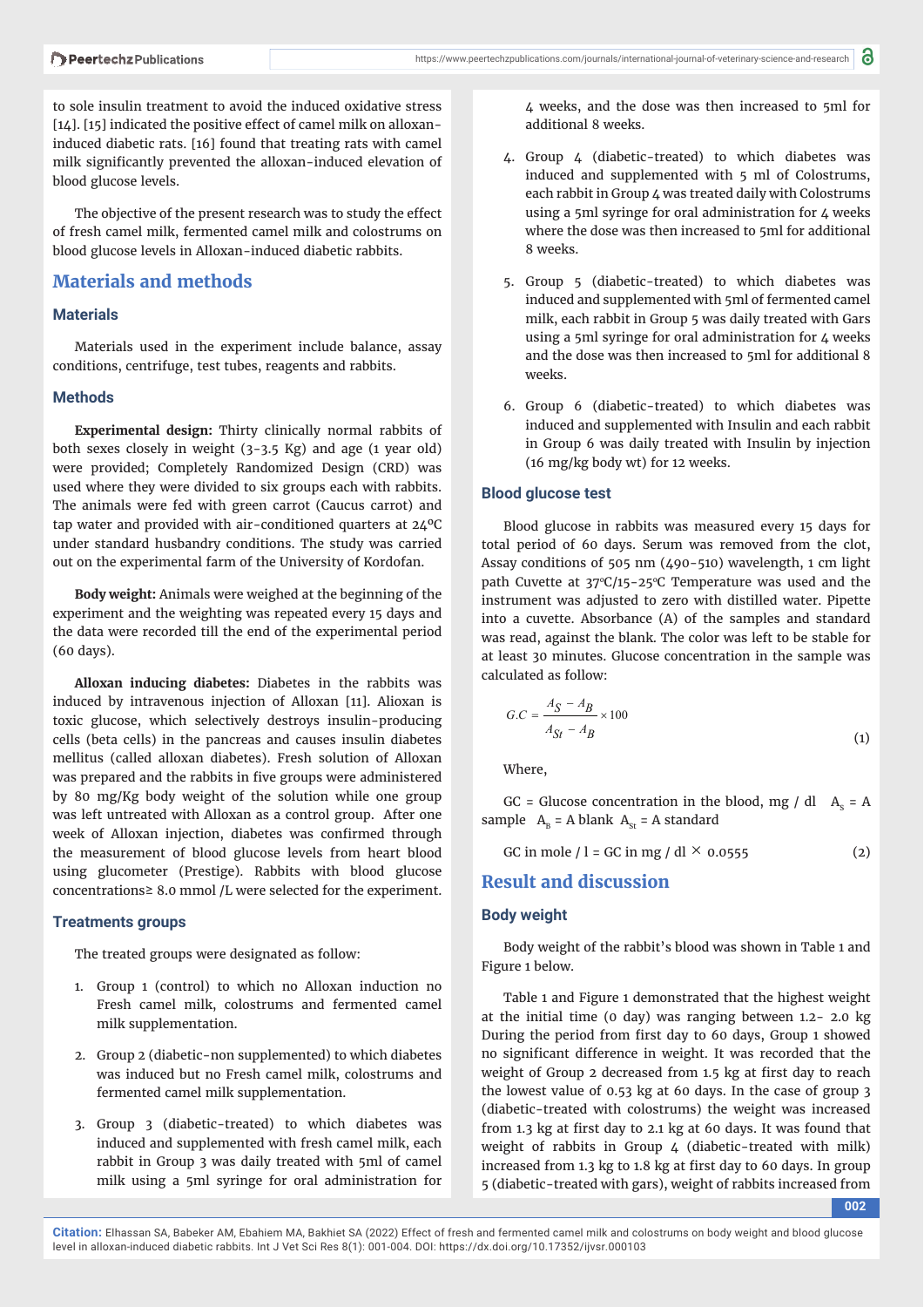1.2 kg at first day to reach 2.2 kg at 60 days. In case of Group 6 (diabetic-treated with Insulin16 mg/kg body weight daily for 8 weeks), the lowest weight was 1.4 kg at first day while the highest weight was 2.5 kg at 60 days. The results demonstrated that the weight showed by Group 3, Group 4, Group 5 and Group 6 were at end of period recorded no significant differences (P≥0.05) as compared with control.

### **Blood glucose level**

Glucose level in rabbit's blood was shown in the following Table 2 and Figure 2 below.

As shown in Table 2 and Figure 2 the lowest serum glucose level at 0 day was 90.8 mg/dl and it was recorded by Group 1 (nondiabetic - none supplemented) while the highest serum glucose level at 0 day was 229.9 mg/dl and it was recorded by Group 2 (diabetic-non supplemented). At 60 days the lowest serum glucose levels were 89.0 mg/dl, 78.6 mg/dl, 97.0 mg/dl, 110.4 mg/dl and 81.5 mg/dl and they were recorded by Group 1 (control), Group 3 (diabetic-treated with colostrums), Group 4 (diabetic-treated with milk), Group 5 (diabetic-treated with gars) and Group 6 (diabetic-treated with Insulin16 mg/ kg body weight daily for 8 weeks) respectively and there were no significant differences in serum glucose levels between the groups at 0.05 level of significance, and the values found to be within the normal level range (75- 140 mg/dl), the highest level of serum glucose level at 60 days was 256.0 mg/dl and it was recorded by Group 2 (diabetic-non supplemented). It is concluded that treatments of diabetic rabbits with fresh camel milk, fermented camel milk, colostrums and insulin resulted in keeping the serum glucose at the normal level and the present results found to be agreed with  $[1,12]$  findings.

**003**

| Table 1: Effect of fresh camel milk, fermented camel milk and colostrums on rabbits body weight (kg). |                            |                             |                             |                             |                             |  |  |  |
|-------------------------------------------------------------------------------------------------------|----------------------------|-----------------------------|-----------------------------|-----------------------------|-----------------------------|--|--|--|
| <b>Groups</b>                                                                                         | Zero day                   | 15 days                     | 30 days                     | 45 days                     | 60 days                     |  |  |  |
| Group 1                                                                                               | $2.0 \pm 0.0$ <sup>a</sup> | $1.98 \pm 04$ <sup>a</sup>  | $2.0 \pm 0.00$ <sup>a</sup> | $1.97 \pm 0.05^{\circ}$     | $2.0 \pm 0.02$ <sup>a</sup> |  |  |  |
| Group 2                                                                                               | $1.5 \pm 0.0$ <sup>a</sup> | $1.10 + 0.3b$               | $0.96 \pm 1.2$              | $0.67 + 2.2b$               | $0.53 \pm 2.7$ <sup>b</sup> |  |  |  |
| Group 3                                                                                               | $1.3 \pm 0.0^{\circ}$      | $1.00 \pm 0.0$ <sup>c</sup> | $1.3 \pm 0.06$ °            | $1.5 \pm 0.65$ <sup>c</sup> | $2.1 \pm 0.88$ <sup>a</sup> |  |  |  |
| Group 4                                                                                               | $1.3 \pm 0.0$ °            | $1.00 + 0.1$ <sup>c</sup>   | $1.2 \pm 0.0$ °             | $1.4 \pm 0.01$ °            | $1.8 \pm 0.04$ <sup>a</sup> |  |  |  |
| Group 5                                                                                               | $1.2 \pm 0.5$ <sup>d</sup> | $1.10{\pm}0.0^{\rm b}$      | $1.3 \pm 0.07$ °            | $1.6 \pm 0.34$ <sup>c</sup> | $2.2 \pm 0.08$ <sup>a</sup> |  |  |  |
| Group 6                                                                                               | $1.4 \pm 0.2$ <sup>c</sup> | $1.30 \pm 0.0$ <sup>d</sup> | $.5 \pm 0.03$ °             | $1.9 + 0.22$                | $2.5 \pm 0.33$ <sup>a</sup> |  |  |  |

\*Each value is mean ± SD of three replicates.

\*Values in column share same superscript letter show no significant difference at p = 0.05 as separated by Duncan's Multiple Test



#### **Figure 1:** Body weight.

**Table 2:** Effect of fresh camel milk, fermented camel milk and colostrums on blood glucose levels of Rabbits.

| Table 2. Effect of Hesif Caffler HillK, femielited Caffler HillK and Colostiums on blood giucose levels of Rabbits. |                              |                             |                        |                               |                             |  |  |  |
|---------------------------------------------------------------------------------------------------------------------|------------------------------|-----------------------------|------------------------|-------------------------------|-----------------------------|--|--|--|
| <b>Groups</b>                                                                                                       | Day 1                        | 15 days                     | 30 days                | 45 days                       | 60 days                     |  |  |  |
| Group 1                                                                                                             | $90.8 \pm 0.7$ <sup>a</sup>  | $89.6 \pm 1.2$ <sup>a</sup> | $87.3 \pm 2.0^{\circ}$ | 88.9±0.4 <sup>a</sup>         | 89.0±0.5 <sup>a</sup>       |  |  |  |
| Group 2                                                                                                             | 129.9±5.3 <sup>b</sup>       | $238.1\pm6.6^b$             | 242.6±3.1 <sup>b</sup> | $(247.4 \pm 3.9$ <sup>b</sup> | $256.0\pm5.6b$              |  |  |  |
| Group 3                                                                                                             | $116.6 \pm 3.1$ <sup>b</sup> | $111.3 \pm 4.2$ °           | $102.3 \pm 2.6$ °      | $84.5 \pm 1.5^{\circ}$        | 78.6±1.2ª                   |  |  |  |
| Group 4                                                                                                             | $137.2 + 4.3b$               | $135.2 \pm 3.8$ °           | $111.9 \pm 2.7$ °      | $103.0 \pm 3.2$ <sup>a</sup>  | $97.0 \pm 1.6^{\circ}$      |  |  |  |
| Group 5                                                                                                             | $134.4 + 2.6$ <sup>b</sup>   | $133.4 + 2.4$ <sup>c</sup>  | $114.3 \pm 3.1$ °      | $100.2 \pm 2.0$ <sup>a</sup>  | $93.4 \pm 1.3^{\circ}$      |  |  |  |
| Group 6                                                                                                             | $129.1 \pm 1.4^b$            | $102.4 \pm 1.0^{\circ}$     | $100.7 \pm 1.9$ °      | $83.9 \pm 2.2$ <sup>a</sup>   | $81.5 \pm 2.7$ <sup>a</sup> |  |  |  |

\*Each value is mean ± SD of five replicates.

\*Values in column share same superscript letter show no significant difference at p = 0.05 as separated by Duncan's Multiple Test. \*Glucose levels Normal range 75 – 140 mg/dL

**Citation:** Elhassan SA, Babeker AM, Ebahiem MA, Bakhiet SA (2022) Effect of fresh and fermented camel milk and colostrums on body weight and blood glucose level in alloxan-induced diabetic rabbits. Int J Vet Sci Res 8(1): 001-004. DOI: https://dx.doi.org/10.17352/ijvsr.000103